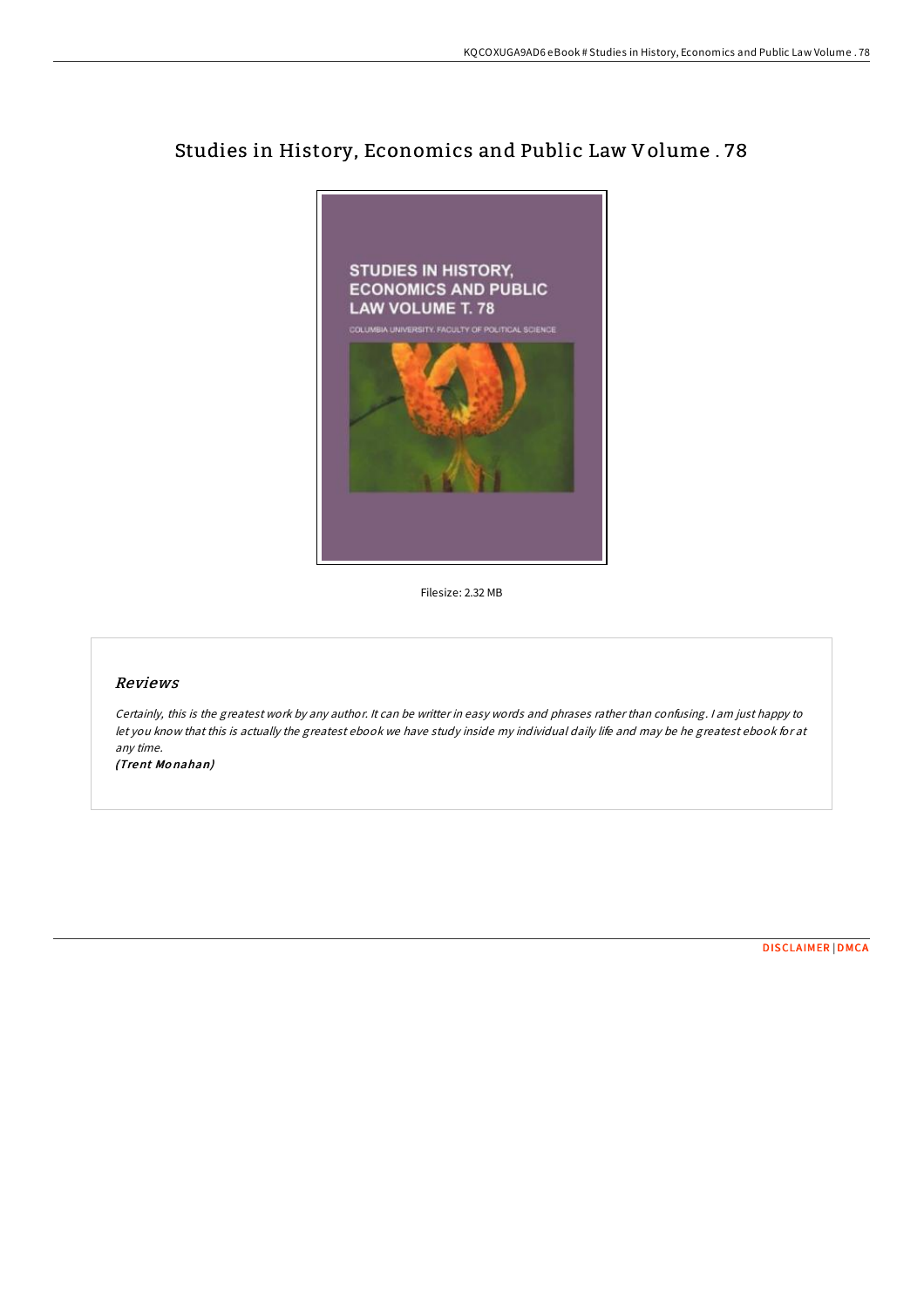## STUDIES IN HISTORY, ECONOMICS AND PUBLIC LAW VOLUME . 78



To get Studies in History, Economics and Public Law Volume . 78 PDF, make sure you follow the web link under and save the document or gain access to other information which are related to STUDIES IN HISTORY, ECONOMICS AND PUBLIC LAW VOLUME . 78 ebook.

Rarebooksclub.com, United States, 2012. Paperback. Book Condition: New. 246 x 189 mm. Language: English . Brand New Book \*\*\*\*\* Print on Demand \*\*\*\*\*.This historic book may have numerous typos and missing text. Purchasers can download a free scanned copy of the original book (without typos) from the publisher. Not indexed. Not illustrated. 1918 Excerpt: .to be unresponsive to any approaches from outside, whether from the one side or the other; either that, or, as the canny Golden feared, the Business in the Counties will be left to a few forward intemperate Men, who will undertake to speak for the whole )I 2 Both eventualities seem to have occurred. The invitation of the FiHy-One met with little response, only four towns, it would appear, appointing committees of correspondence in the subsequent two months; and three of these towns belonged to Suffolk County at the eastern end of Long Island, which had been founded by natives of Connecticut. The resolutions of these towns were more extreme than the FiHy-One wished, all of them favoring some form of non-intercourse along the lines proposed by 1 4 Am. Arch., vol. i, pp. 300-301. Could their sentiments be fairly known I make no doubt a large Majority would be for the most Moderate Prudent Measures. Colden to Tryon, June 2, 1274; Letter Books, vol. ii, p. 345. Boston.1 In Cumberland County, the supervisors deliberately withheld the letters from the towns; but when in September the existence of the letters became known, delegations from two towns insisted that the instructions of the FiHy-One be carried out, and in October a county convention was held at Westminster, which adopted vigorous resolutions of a radical character.2 Defeated in their original fight for a friendly committee of correspondence, the radical leaders at New York City now undertook to turn...

B Read Studies in History, Economics and Public Law Volume . 78 [Online](http://almighty24.tech/studies-in-history-economics-and-public-law-volu-10.html) D Download PDF Studies in History, Economics and [Public](http://almighty24.tech/studies-in-history-economics-and-public-law-volu-10.html) Law Volume. 78